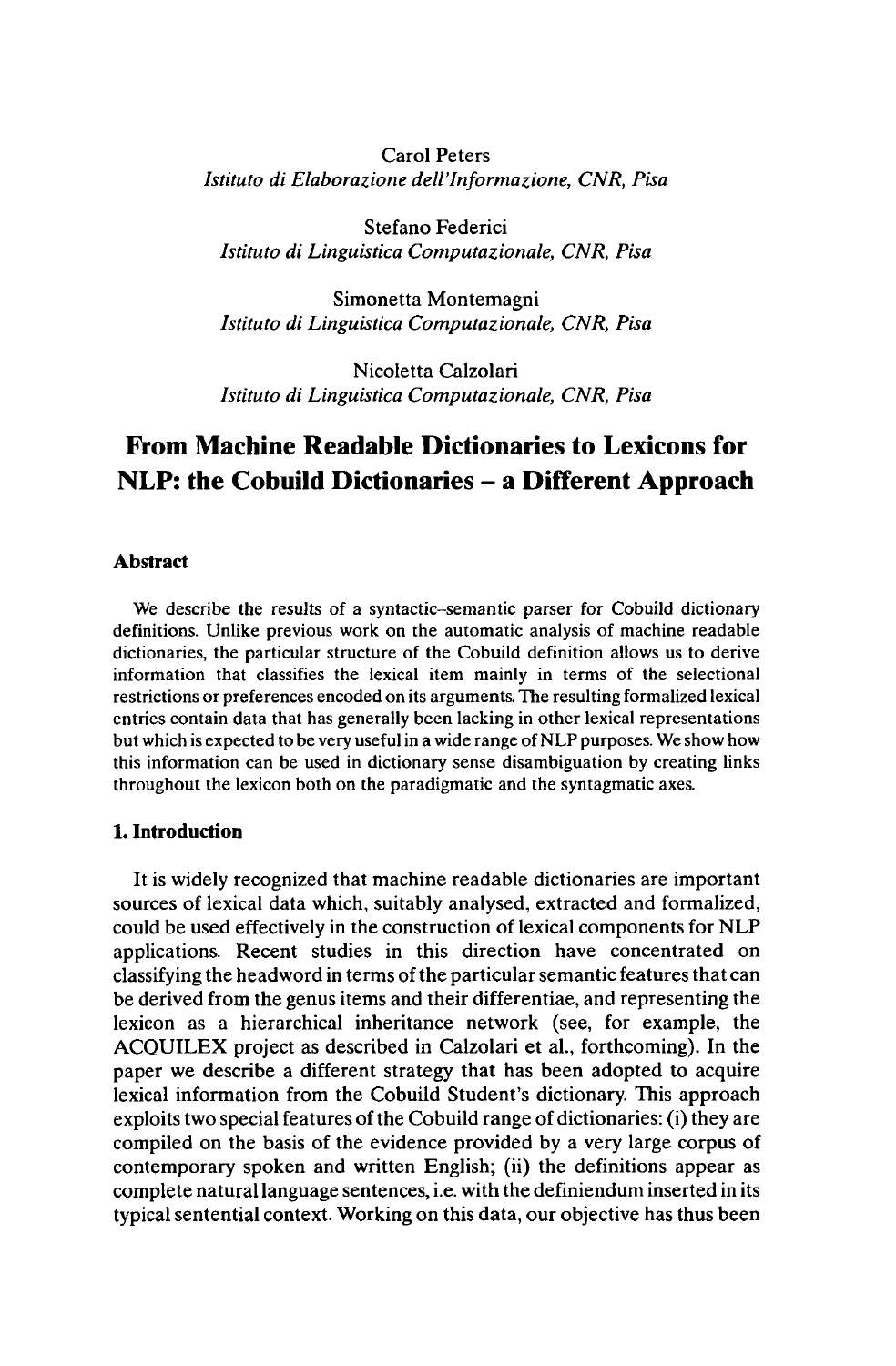to study a method to represent formally the actual usage of words. The aim is to define a route from the actual dictionary text to formal grammar, representing the distinctive patterns of language in use in a languageindependent formalism. The work described is part of the CEC project ET-10/51, "Semantic Analysis, using a Natural Language Dictionary", carried out in collaboration with the Universities of Birmingham (coordinator) and Bochum.

## **2. The Cobuild defining strategy**

The Cobuild dictionaries have been constructed on the assumption that words have sense only in context. The analysis of the corpus evidenced that a given lexical item very often reveals not just a typical syntax but also typical patterns of lexical co-occurrence, and that particular structural and/or lexical patterns are frequently associated with particular senses (Sinclair 1987). Thus, while in traditional lexicography statements are made about what words mean but not much is shown on their use, the innovative form of the Cobuild definition not only explains the meaning ofthe headword (in the right hand side – RHS) but also illustrates its use by presenting it in its typical syntactic and lexical/semantic context (the left hand side - LHS).

The intention is not just to help the human user in decoding a text but to provide useful models for encoding. Whenever possible, typical grammar structures and typical cooccurring items are given for each sense of a headword. For example, the verb **diagnose** is defined in the Student's dictionary by "When a doctor **diagnoses** a disease thatsomeone has, he orshe identifies what is wrong" . From the LHS of this definition it can be inferred that the required or preferred subject of this verb is a doctor, the required direct object a disease, and that this disease (i.e. a disease diagnosed by a doctor) is particular of human beings; in addition to stating the meaning, the RHS indirectly assigns the features human, male/female to the argument **doctor** and inanimate to **disease.** This kind of information is not found in the same way in other dictionaries, cfr. OALDCE: "determine the nature of(esp a disease) from observation ofsymptoms", from which we can only inferthat **disease** is related in some way with **diagnose** but the exact nature of the relationship is notimmediately recognizable from the definition text. Indeed different senses of a word can often be distinguished by the different kinds of arguments or collocates associated with them. For example, the two senses of **adore** in the *Student's dictionary* are explained as follows: 1. If you **adore** someone, you love and admire them; 2. If you **adore** something, you like it very much. These senses are differentiated by the fact that while in both cases the typical subject is human, in the first the required object is also human whereas in the second it is inanimate. Other important information on the user perspective of the verb, e.g. whether socially reprehensible, possible, inherent, is also intentionally implied in the definitions. This is given in the examples above by the use of 'when' or 'if' as initial operators and the choice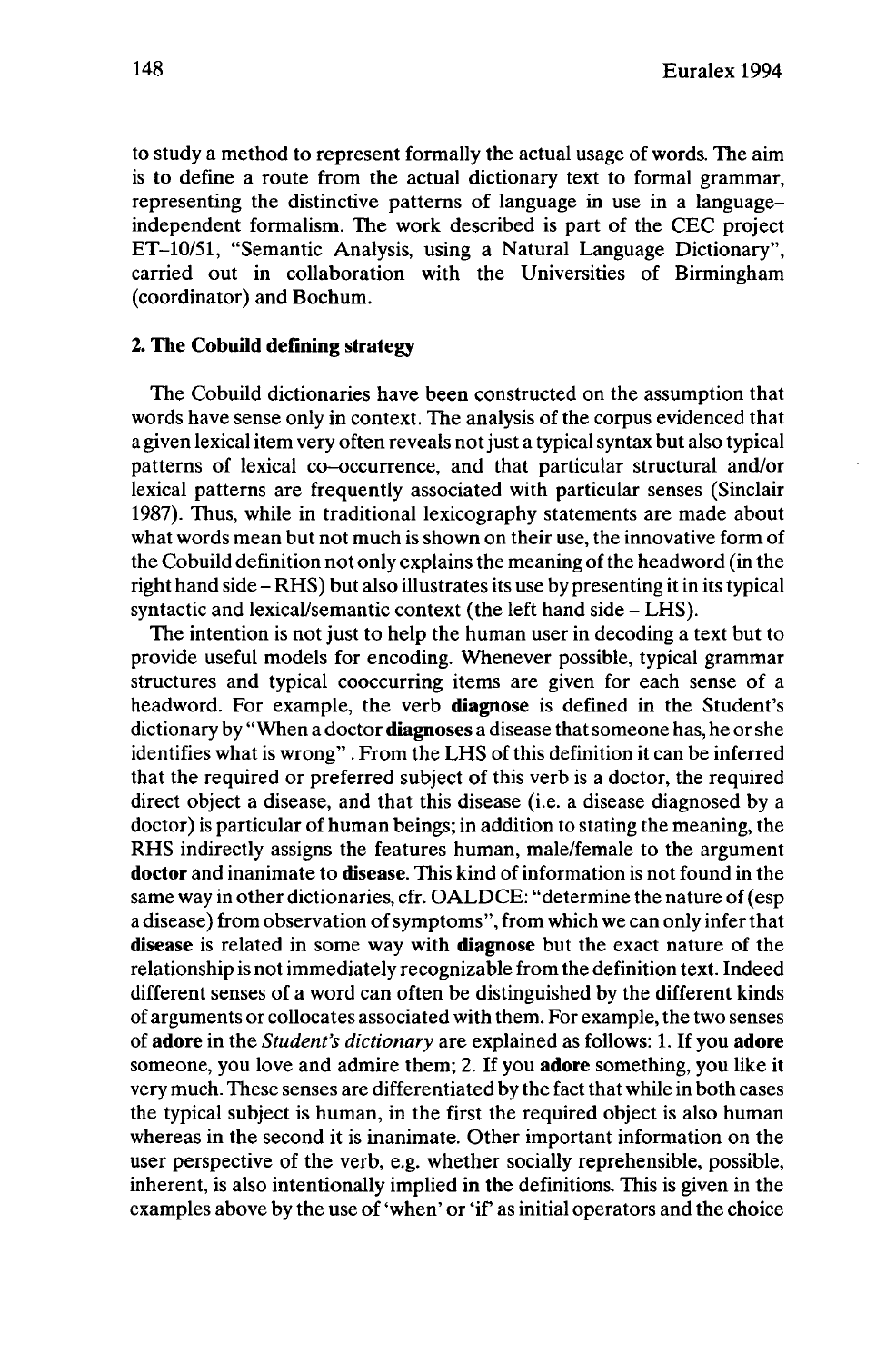of 'you' or 'someone' as indicators of human arguments. For a discussion of the significance of the Cobuild defining strategies, see Hanks (1987).

The LHS of the Cobuild definition (integrated by certain data from the RHS) thus contains information that cannot be found systematically in traditional dictionaries; in fact, such dictionaries provide this kind of information only occasionally, in the form of example sentences and very rarely as specifications within the definition text. By contrast, in Cobuild this information is usually encoded in a consistent, coherent way. It is the linking of a number of elements, i.e. (i) the statement of meaning, (ii) the syntactic environment, (iii) the selectional preferences or restrictions on arguments, and (iv) information on the user perspective of the verb, which, on the one hand, is unique to Cobuild and, on the other, is of primary importance for the solution of many problems in NLP. For this reason we have focussed our efforts on extracting and representing this kind ofinformation in a re-usable formal framework.

## **3. Analysing and representing the lexical entries**

In this section we describe the methodology we followed in order to extract syntactic, semantic and also pragmatic information from the Cobuild definitions and to formalize it in a lexical representation language. The first task was to study in depth samples of the syntactically 'chunked' definition data supplied by our partners at Birmingham University so that we could identify the different types of information contained, and the ways in which they had been represented in the dictionary. As has been stated, we were particularly interested in the information on syntactic and lexical/semantic constraints on and preferences of the arguments of a lexical item that could be derived from the LHS. From our first analysis of the data, it became clear that the very regular structure and defining formulae employed by Cobuild to encode this kind of implicit data could be exploited in order to extract it. We next had to decide on the best way to formalize and represent the lexical entries that we were constructing in a computationally tractable and re-usable way. Our objective has been to produce results that would be viable and exploitable both by the human user and the machine. Thus we adopted a two stage approach. In the first stage all the information extracted was mapped onto an Intermediate Template (IT); in a second stage the different types of information extracted were evaluated with respect to their representability and utility for NLPand then converted into a Typed Feature Structure (TFS) formalism. Whereas the IT has been conceived mainly as a theory-neutral and re-usable representation format, useful for both human users and the machine, the TFS representation format has mainly been chosen for its computational tractability, and more specifically for its integrability in NLP components. Full details on the specialised parser that was designed and developed for this purpose can be found in ET-10/51 Group (1993).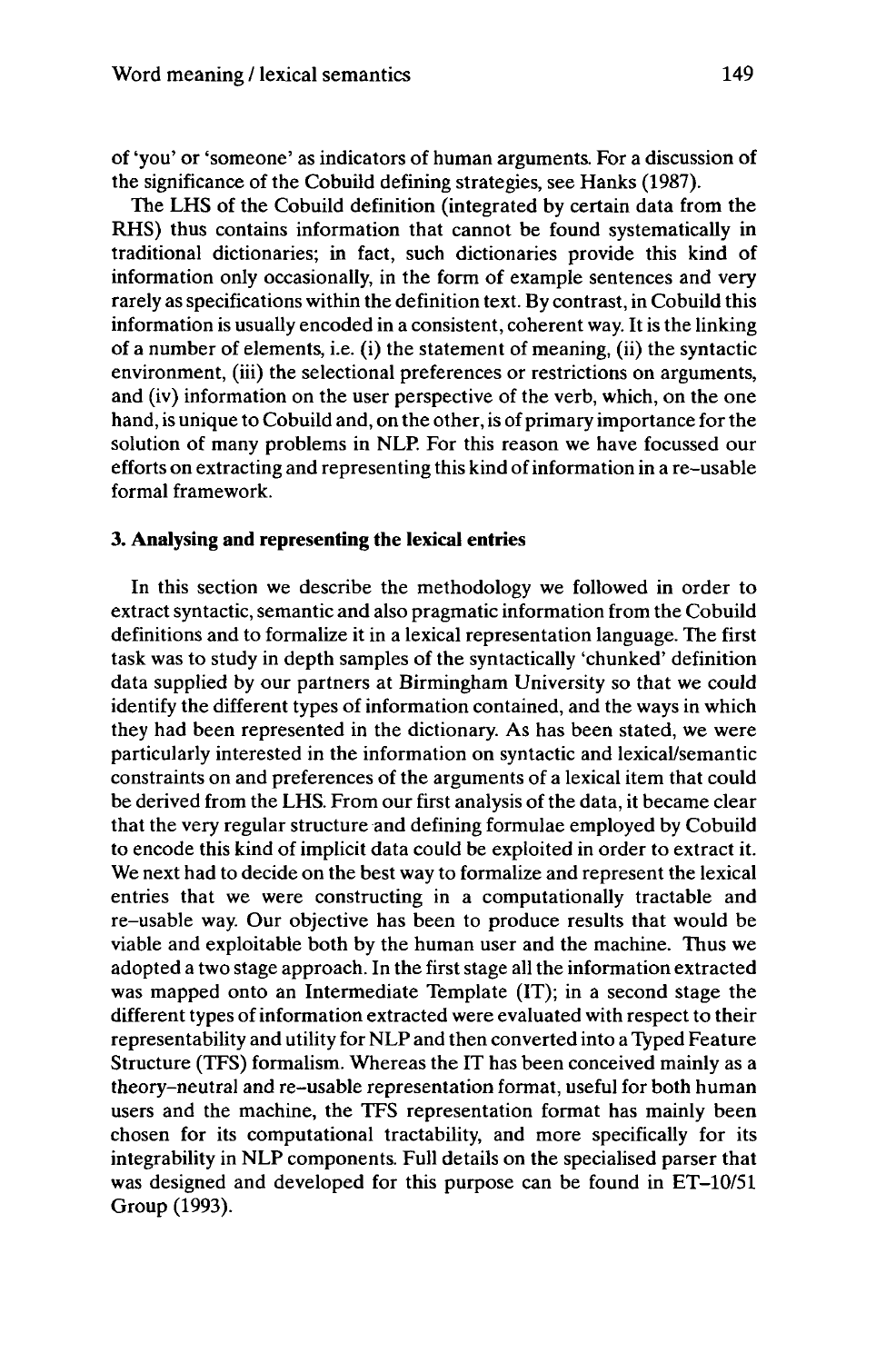For each entry, the IT contains tagged, detailed and explicit orthographic, phonetic, morpho-syntactic, syntactic and semantic information. Thus, the IT presents explicitly much information which is only contained implicitly in the printed dictionary. An example of the format of our results at this stage are given in Figure <sup>1</sup> for the definition of **apply 4:** "If you apply a rule, system, or skill, you use it in a situation or activity"

| sense no   | : 4                                  |
|------------|--------------------------------------|
| lemma      | : apply                              |
| entry_info | : apply<br>: entry                   |
| genus info | : prov_superordinatel : use          |
|            | isa<br>: use                         |
|            | : in<br>genus prep                   |
| inflection | : apply applies applying applied     |
| qram       | : VB with OBJ                        |
| voice      | : active                             |
| inference  | : possible likely                    |
| subj info  | : subj features1<br>: human          |
| obj info   | : specific: rule<br>: objl           |
|            | : inanimate, +count<br>obj features1 |
|            | : specific: system<br>obj2           |
|            | : inanimate, +count<br>obj features2 |
|            | : specific: skill<br>obj3            |
|            | : inanimate, +count<br>obj features3 |
| usage info | : formality<br>: normal              |
|            | : normal<br>style                    |
|            |                                      |

Figure 1: **apply** 4 represented on the Intermediate Template

As already stated, the 'inference' attribute classifies the verb in terms of the action perspective. The value here is derived from 'If you' in the definition. 'Subj info' and 'obj info' are complex attributes which formalize the implicit selectional restrictions, i.e. that **apply** in this sense prefers a human subject and inanimate objects typically exemplified by rule, system and skill. The feature 'human' associated with the subject is inferred by the pronoun 'you' occupying equivalent positions in both the LHS and the RHS. The features 'inanimate' and '+count' associated with the object have been derived by the use of the indefinite article in the LHS and the presence of a so-called matching pronoun 'it' in the RHS. Data of this kind on preferred arguments and their semantic features are crucial for NLP applications, but typically difficult to derive from other sources and expensive to encode extensively and consistently by hand. The genus\_info complex attribute contains both the provisional genus term provided by the Birmingham data (tagged either as superordinate or synonym) and the results of our analysis of this data. Our parser examines this data in order to derive significant values depending on the semantic relation between the genus term and the headword, e.g. synonymy, hyperonymy, set of, part of, member of, etc.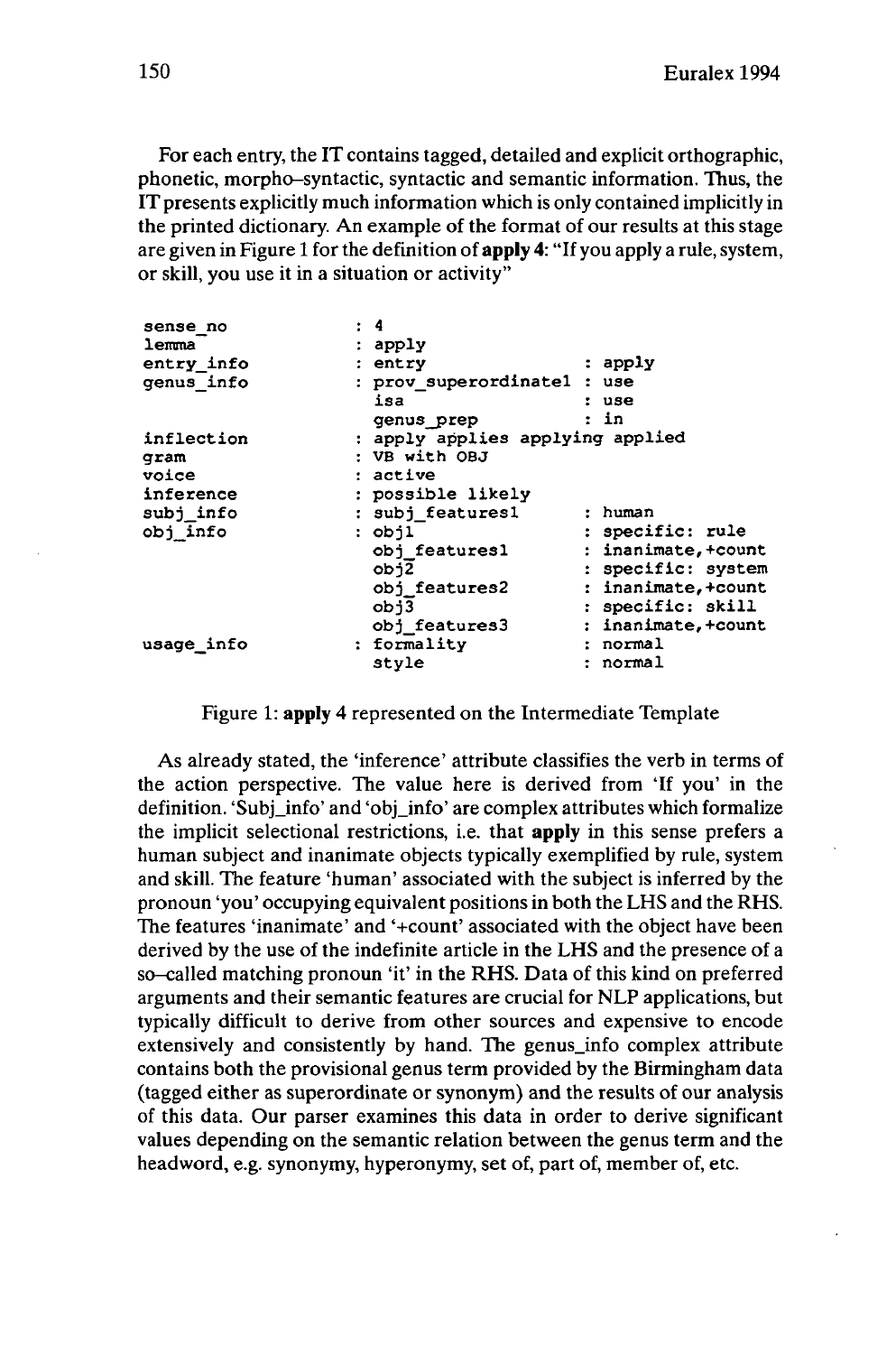Our TFS entry is mainly based on the theoretical notions of the HPSG grammar (Pollard and Sag 1987, forthcoming), which we have enriched and adapted to include and represent the information we extract from the Cobuild dictionary. The reason behind this choice is two-fold. First, unlike other formalisms such as DATR, HPSG has the advantage of being not specific to lexical representation; this makes it much easier to integrate our lexical entries in NLPsystems based on HPSG, for testing and use. Secondly, HPSG has been designed as an integrated theory of naturallanguage syntax and semantics; this makes it easier to formalize one of the main assumptions behind the Cobuild dictionary, i.e. the interlocked dependency of syntactic, lexical and semantic properties in the definition of lexical items. In the following we limit the discussion to showing how our TFS entry differs with respect to HPSG. The semantic preferences imposed by the verb on its arguments have been encoded as specifications on the elements of the subcategorization list, here jointly represented by the SUBJ and COMPS attributes. As can be noted, the 'inanimate' feature no longer appears as a restriction on the possible objects of apply 4; this follows from the fact that here 'rule', 'system' and 'skill' refer to types which are part of a semantic ontology, and their 'inanimateness' is implied by their definition as subtypes of a more general type 'inanimate'. Similar observations hold for the LEXSEM attribute, encoding the information extracted from the RHS of the definition, and particularly the genus information. Thus the TFS entry really contains much more data than is first evident, represented by the information contained in the underlying type system. In Figure 2, we see how information that had been extracted from the definition statement for **apply** 4 and mapped onto the IT has been automatically converted into the TFS format.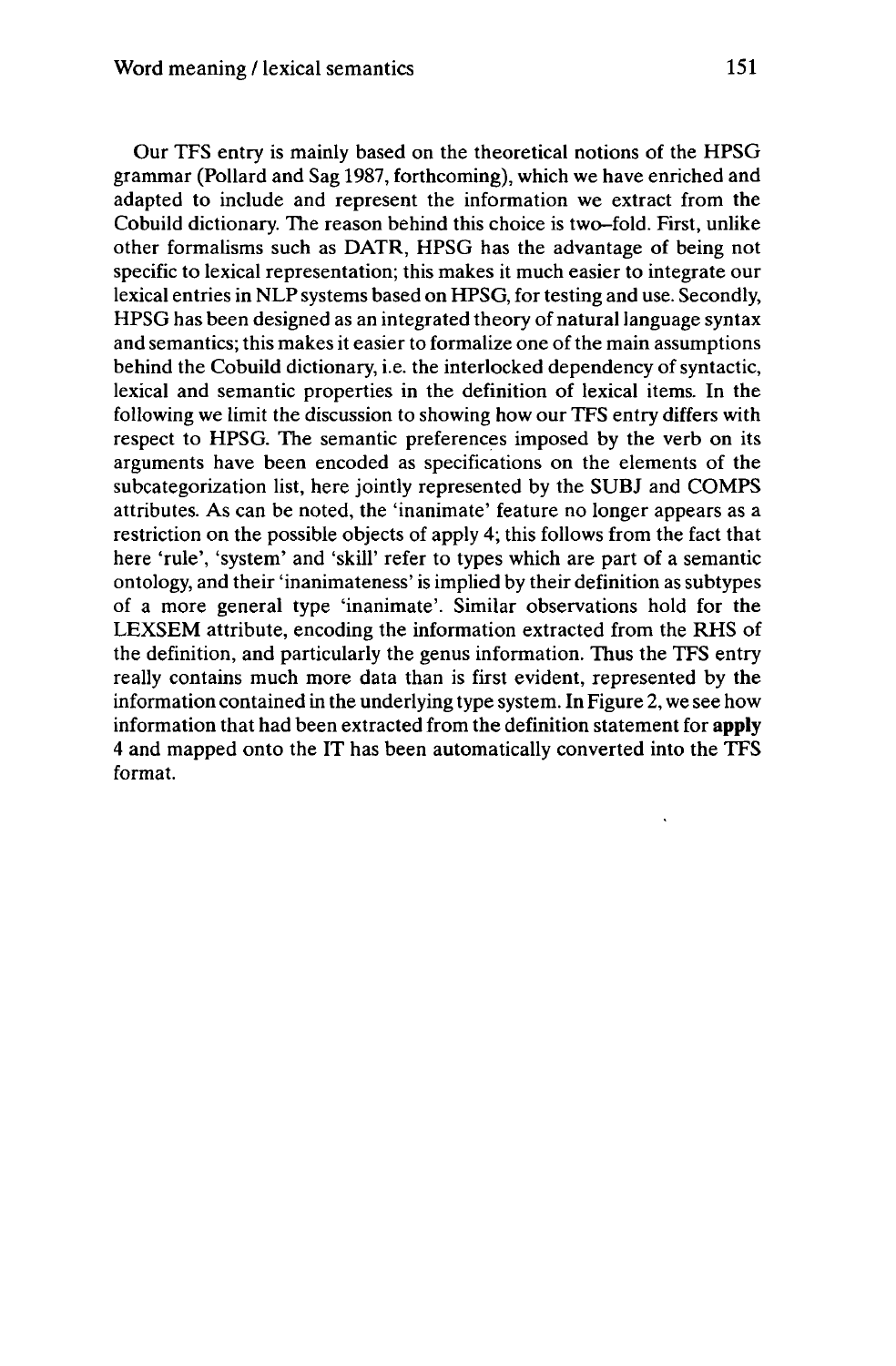

Figure 2: **apply** 4 represented in our TFS formalism

By comparing the IT and the TFS entry, we can see how they meet the needs of different kinds of users. Our Intermediate Template has been designed as the most convenient structure for a first computational model of the lexical information derived from the Cobuild definitions. User friendly interfaces could be easily implemented to make the information contained in it readily available for different kinds of human users requiring detailed information on a lexical item, its syntactic and semantic properties and its usage, e.g. translators, language learners, etc. The user would have direct dynamic access to all the information contained in the lexical entries, wherever it has been stored, and in an interpreted form, instead of being bound by the restrictions imposed by the static alphabetical ordering of the printed volume. On the other hand, we feel that the main use for the TFS entries will be in the construction of computational lexicons and in machine-driven NLP applications, e.g. in systems for analysis and generation, in word-sense disambiguation, etc.

An important application for both formats could be in computer assisted lexicography. The IT should be useful for the lexicographer employed in day by day dictionary compilation. In fact, although the current trend in computational linguistics is that of generating TFS lexicons, this kind of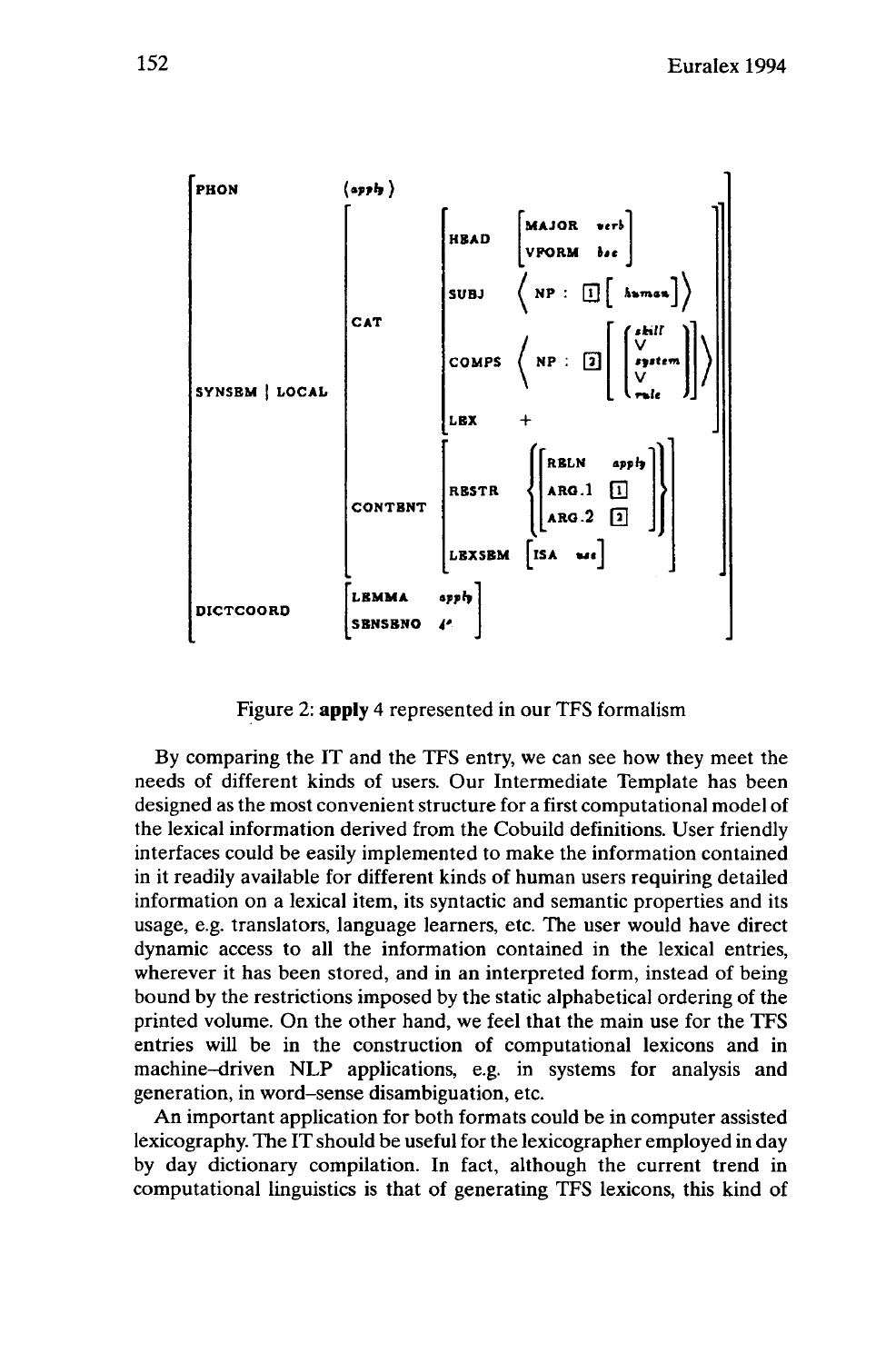representation is often not too popular with the lexicographer who finds the requirements of the formalism tend to make it 'heavy' to handle and not immediately interprétable as much of the information is underlying, i.e. contained within the type system. The IT also has the advantage that it can represent information so far not handled by standard TFS formalisms. The TFS entries, instead, could be used by the overall dictionary editor in a revision of the source or in the production of a new dictionary. The representation of the lexical entries in terms of a TFS enforces a coherent structuring of the type system behind the lexical representations, and thus encourages coherence in design of new dictionaries and assists the correction of inconsistencies in the original, by evidencing clearly what is really pertinent in the definition of different kinds of entries.

## **4. A strategy for sense disambiguation in the dictionary**

Once our parser has been applied throughout the whole dictionary, over wide classes of definitions, we hope to implement a procedure now being experimented which exploits the syntactic-semantic information extracted for each lexical item to create, where possible, disambiguated, directlinks on both (i) the paradigmatic axis and (ii) the syntagmatic axis, i.e. in the first case between the item and the correct sense of the relevant dictionary entry for the genus term, in the second case between the lexical item and the correct sense of its different arguments and modifiers.

## **4.1 Genus term disambiguation**

The paradigmatic links such as synonymy, hyponymy, hyperonymy, as well as meronymy, are those usually extracted and formalized from MRD definitions and exploited in the construction of a hierarchical lexicon (as in Acquilex and other similar projects - see, for example, Calzolari et al., forthcoming). A major problem has always been to connect the entry item to the correct sense of the genus. In their description of the Cobuild definition statements, Allport et al.  $(1993)$  point out that the two parts of the definition (the LHS and the RHS) are in a relationship of equivalence: "The left part sets up matches which the right part must match or otherwise take account of". We have seen that features that have been extracted as holding for the word being defined are shared by the genusterm and can thus be used to disambiguate it, i.e. the combination of the information that has been extracted from the LHS and the RHS of one definition can then be projected onto the LHS's or RHS's of all the definitions listed by the dictionary for the lexical item corresponding to the genus term, searching for matches that will allow us to identify the right sense. For instance, if we refer back to the example of **apply 4** in the previous section: "If you **apply** a rule, system, or skill, you use it in a situation or activity", we can assign the subject (+hum) and the object (-anim, +count) preference features attached to **apply** in this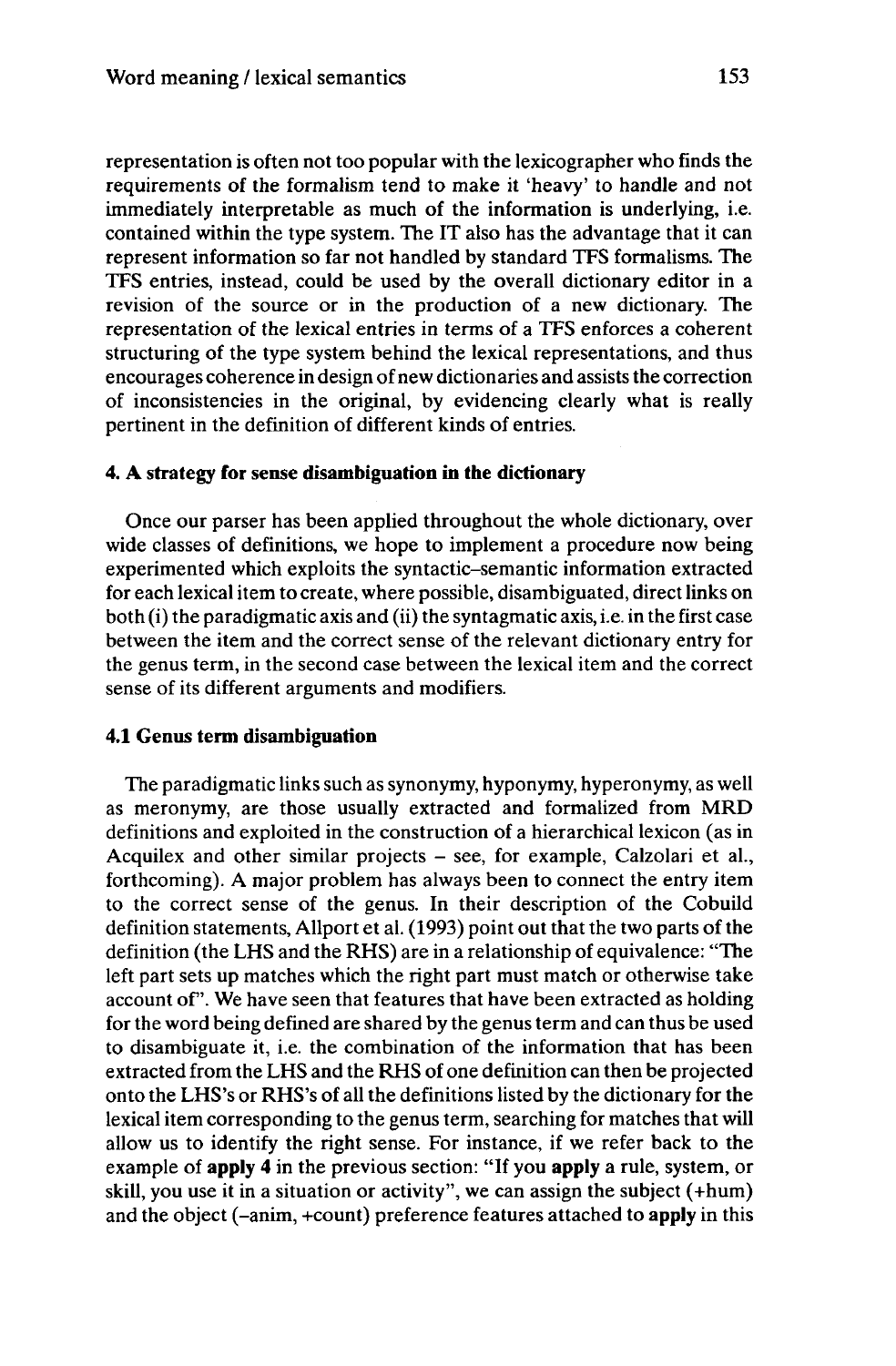sense to the potential arguments of its superordinate **use** in order to attempt to identify which sense of **use** is implied here.

The Student's dictionary entry for **use** has 7 different senses and 3 of them are for verbs:

- 1. VB with OBJ If you **use** a particular thing,
- 2. VB with OBJ If you **use** a particular word or expression,
- 3. VB with OBJ If you **use** people,

In each case, the subj\_features (+hum) which we could derive from these definitions would match with those that we have assigned to **use** as superordinate of **apply 4.** However, the best match as far as the obj\_features are concerned would be with **use** 1. Sense 3 is immediately excluded as the obj\_features that we derive from people include +hum, whereas in sense 2, while the subj\_features would match, the values for obj:specific would clash (rule, system or skill vs. word or expression).

Another example of this kind of genus disambiguation strategy is shown by **function,** 2, VB: "If a machine or system **functions,** it works". In this case, **work**is recognised as the genus term, and our parser tagsit as a synonym. The semantic features attached to **function,** and thus assigned to **work,** are represented on the IT as follows:

| $subj$ <sub>n</sub> nfo | $\sim$ 100 $\sim$ | subj1          | : specific : machine                    |
|-------------------------|-------------------|----------------|-----------------------------------------|
|                         |                   | subj_features1 | $: -\text{anim}, +\text{count}$         |
|                         |                   | subi2          | : specific : system                     |
|                         |                   |                | $subj1$ features 2 : $-anim$ , $+count$ |

If we look at the dictionary entry for **work,** we find 16 sense divisions; 9 of these are for verbs. However, it will be seen thatthe best match for **work** with the above features is clearly sense no. 8: VB "If a machine or piece of equipment works,....", where we again find machine as subject.

This strategy appears to work well in disambiguating the genus term for verbs, although at times it may only help by reducing the possibilities rather than identifying a unique sense. Other values, in addition to argument selection features, that could be used to find the best sense match are those for the grammar and the inference attributes.

We are now evaluating to what extent it is feasible to use a similar strategy to disambiguate the genus term for nouns, again using the equivalences established between the two sides of the definition to assign the features that have been attached to the entry item also to the genus term. However, our first results are less encouraging than when working with verbs. The main problem is that the Cobuild definitions for nouns tend to be less generous with collocational information on the LHS. Thus, it is not generally likely that this information will be available or sufficient in itself to permit us to disambiguate the genus term.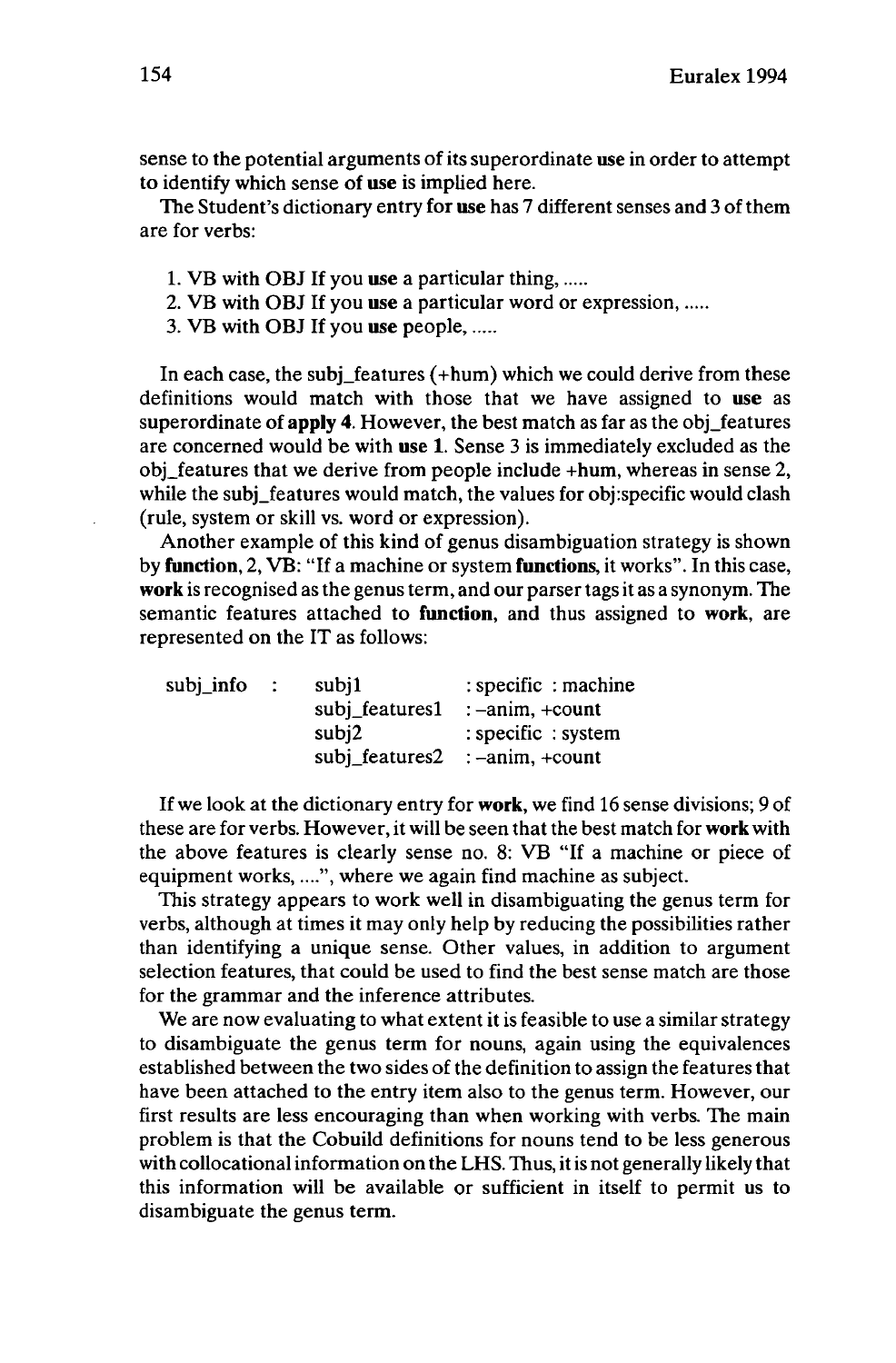Let us consider a few examples. The definition for **power** 4, UNCOUNT N with SUPP, in the dictionary is: "The **power** of something is its physical strength" where, in our input data, **strength** is tagged as superordinate of **power** and 'of something' on the LHS is matched with 'its' on the RHS. Our parser gives the following output on the IT for this sense of **power:**

| : 4                   |                                                                               |
|-----------------------|-------------------------------------------------------------------------------|
| : UNCOUNT N with SUPP |                                                                               |
| $:$ entry             |                                                                               |
| : prov_superordinate  |                                                                               |
| is-a                  |                                                                               |
| : colloc_prep         |                                                                               |
| colloc_features       |                                                                               |
|                       | : Power<br>$:$ strength<br>: strength<br>: preferred : of<br>$: -\text{anim}$ |

The entry for**strength** in the dictionary gives 8 definitions, all refer to nouns, but the best match with the preferred collocationalinformation that we have transferred to **strength** in this definition on the basis of its relationship with **power** is with sense 5 UNCOUNT N "The strength of an object is its ability to withstand rough treatment or heavy weights". Cfr. 1. "Your strength is...", 2."Strength is also courage or determination", 4. "Your strengths are ..." 6. "The strength of a feeling or opinion is ...", 7. "The strength of an opinion, argument or story is ...", 8. "The strength of a relationship is ...". The only other sense for which a match could be recognized is 3, UNCOUNT N. "You can also refer to power or influence as strength ..." where the potential matching would be between the headword of the definition we are examining **(power)** and the genus term. However, **power** in this definition seems to refer to sense <sup>1</sup> of the dictionary and not to sense 4. In fact, if our procedure were extended to take into account the example given with this sense in the dictionary "the strength ... of the unions" it would perhaps exclude it as a possible match.

This particular example gives a good result using the proposed method but, in general, it appears that the strategy needed for sense disambiguation is more complex for nouns than for verbs and that other kinds of information normally play a role. Consider the following definition for **function 1,** COUNT N, The **function** of something or someone is its purpose or role, where 'purpose' and 'role' are tagged as synonyms of**function**by our parser. The entry for purpose gives 3 senses:

- 1. COUNT N The **purpose** of something is the reason ...
- 2. COUNT N Your **purpose** is the thing that....
- 3. UNCOUNT N **Purpose** is the feeling ...

where we find that the information we extract on collocational preferences for **function** would allow us to match its genus **purpose** against both dictionary senses 1 and 2 (Your purpose  $=$  the purpose of someone), and the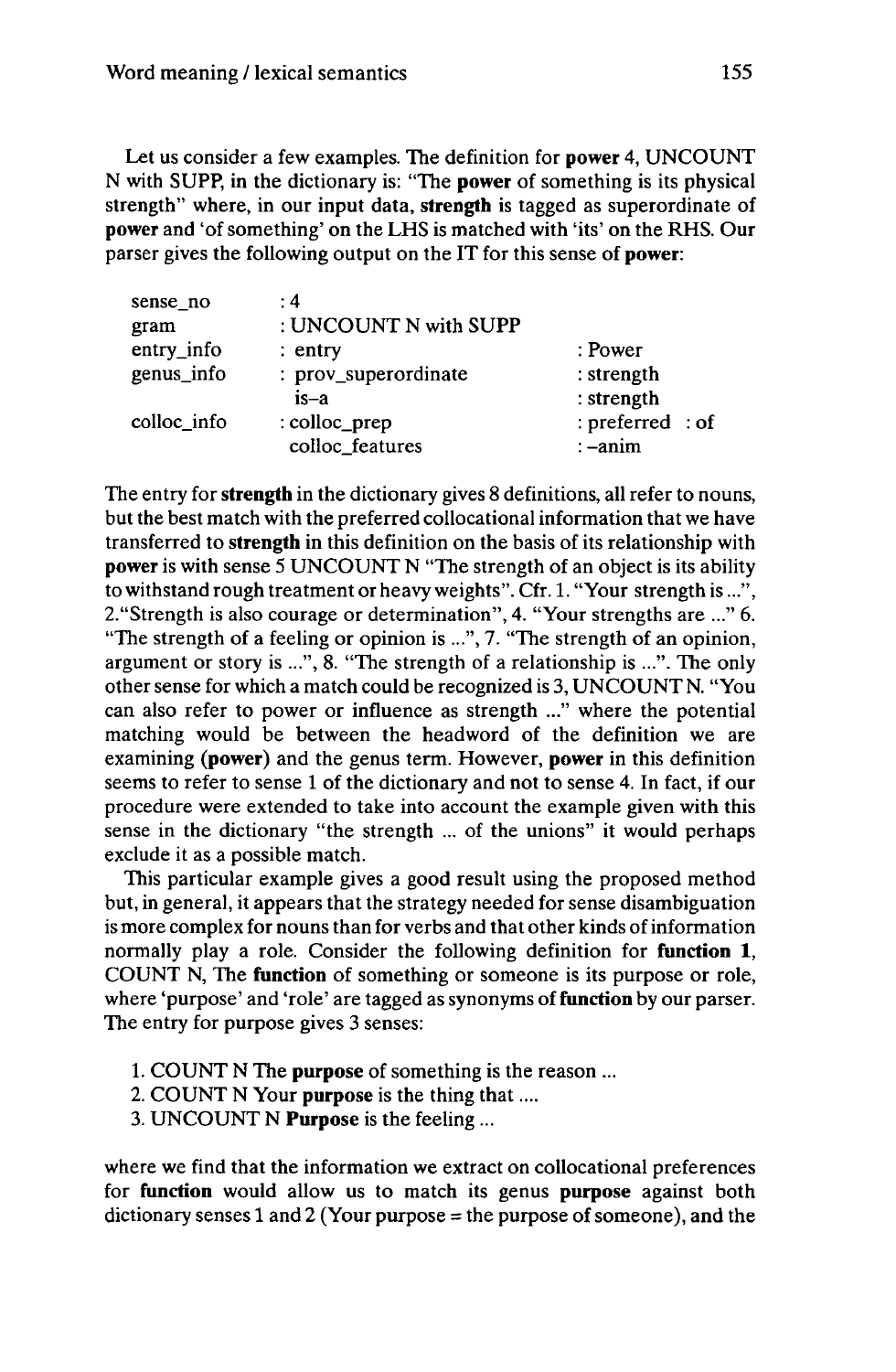grammar information also matches in these two senses. Thus our range of choice is reduced but not exhausted.

Whereas, if we look atthe following dictionary definitions for **role,** we find that the genus term for sense 1 actually includes the word 'function' (a typical example of (semi-)circularity in the definitions which lexicographers try to avoid although at times it appears to be inevitable) and it is this that will permit our procedure to select the correct sense, rather than the collocational information.

1. COUNT N with SUPP Your **role** is your position and function .... (genus: position and function)

2. COUNT N A **role** is one of the characters that.... (genus: characters)

#### **4.2 Argument disambiguation**

We have also examined methods to create disambiguated syntagmatic links, i.e. to be able to recognize the correct sense of the words used as arguments of the headword in the definitions. This disambiguation will be driven by both the syntactic and semantic features automatically extracted from the definitions. For instance, the Cobuild definition for **pick up** 4 gives us "If you **pick up** a skill or idea...". From this, we have extracted **skill** as one of the preferred arguments for **pick up** in this sense and, on the basis of the indefinite article, we have assigned the feature '+count' to **skill.** The dictionary entry for **skill** gives two senses: count and uncount. We can thus automatically select the right sense of**skill** when it is an argument of **pickup.** Again, using this strategy, it is not always possible to immediately identify the correct sense of an item, often we can just reduce the possibility of choice.

In any case, we think that a second strategy based on the semantic features that our analysis attributes to a given argument is more interesting. For example, with **abdicate** 1, "If a king or queen **abdicates,** he or she resigns" we identify as specific subjects 'king' and 'queen' for which, on the basis of correspondences between LHS and RHS, the features +hum, +male, and +hum, +female, respectively, have been inferred. This will permit us to map directly to the first sense of the dictionary entry for **king** which has 'man' as superordinate (in the other senses of **king,** the superordinates are (chess) piece, and playing card), and also to the first sense of **queen** with superordinate 'woman' (the other senses have (chess) piece, playing card, and also bee as their superordinates).

## **5. Towards the lexicon as a set of relations**

In this way, we move from the dictionary considered as a list of distinct entries towards the construction of a series of combinatorial links, so that lexical items no longer existin isolation but are continuously associated with all the others that can enter into relationship with them (see Calzolari (1990)